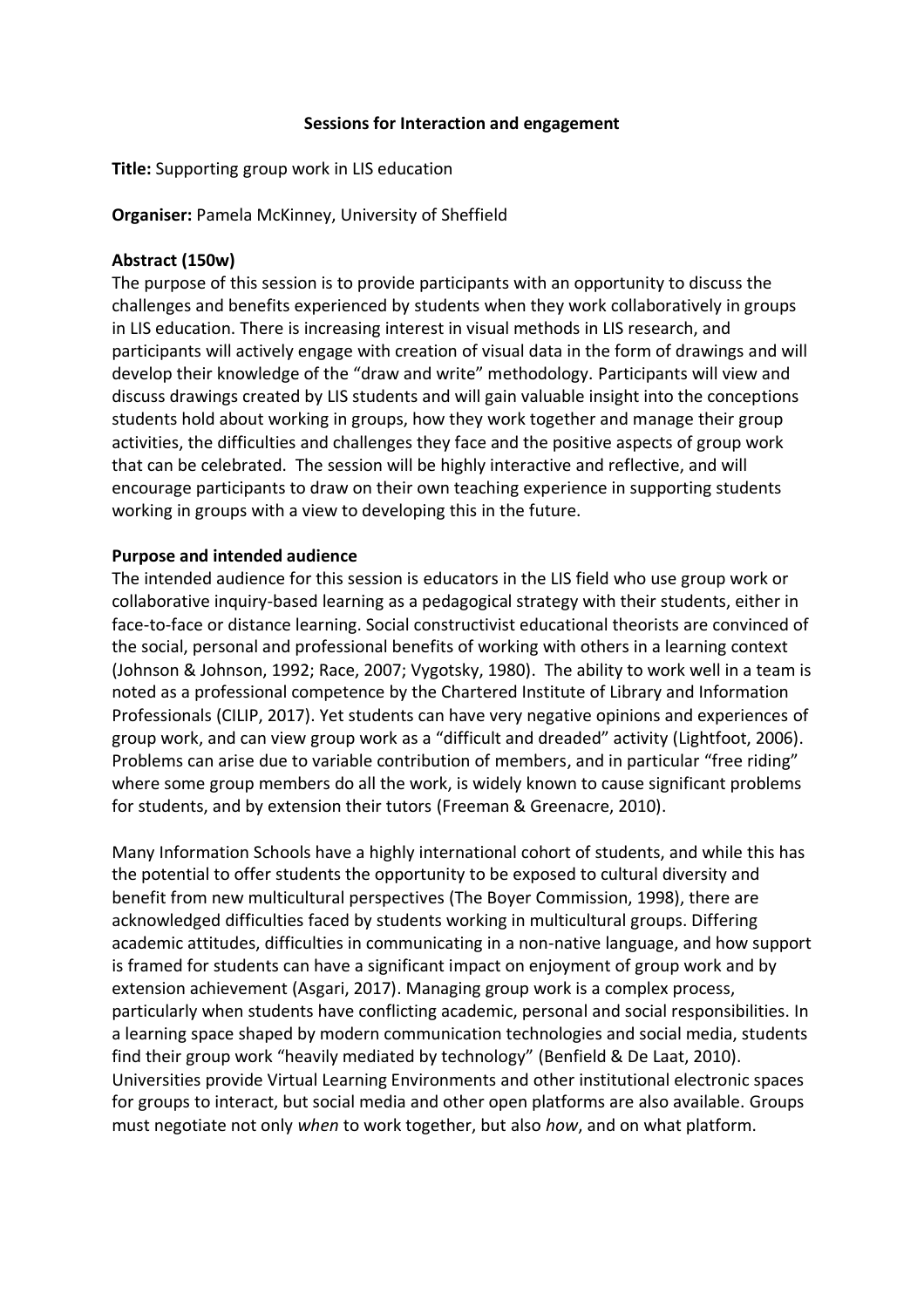This session has been informed by a research project that sought to investigate student conceptions of group work through the medium of student created drawings collected using a draw and write methodology (Angell, Alexander, & Hunt, 2014). There is increasing interest in visual research methods in LIS generally (Pollak, 2017), and this project was in turn informed by Hartel's (2014) research into pictorial metaphors of information. A data collection protocol developed by Hartel was adopted, whereby participants are asked to contribute a drawing on a 10cm x 10cm card (known as an isquare), and are then asked to write a description of their drawing on the reverse. In this research project, Undergraduate and Postgraduate students from the University of Sheffield Information school were asked to simply "draw group work". 146 drawings were collected and analysed, and the data revealed interesting conceptions of the organisation and management of student group work, and the benefits and challenges experienced by students (McKinney, in press). Subsequently the drawings have been used to stimulate discussion with LIS students about group work. Students were given a subset of drawings and were invited to discuss them in a group work preparation session. This enabled them to openly surface their preferences and assumptions about working practices and communication, and begin to develop a plan for how they would practically manage a particular group assignment. The activity provided a non-threatening space in which to discuss the culturally different ways that students from different backgrounds might view group work, and how language competence might affect groups.

### **Proposed activities**

The session will be highly interactive and reflective, and will invite participants to consider their own experiences of group work, how students experience group work, and ultimately how they can better support group work in their own teaching practice. The proposed activities are as follows:

- A short introduction to the research project and data collection method that has informed this session
- Participants will be invited to contribute their own drawing of group work following the same protocol adopted in the research project. This will enable participants to experience the "artful, egalitarian, accessible and fun" (Hartel 2014 p. 1350) method for themselves.
- Discussion in groups of the participant created drawings, with common themes surfaced for discussion with the group as a whole. Reflection on the experience of data collection.
- A selection of student-created drawings will be given to groups, to enable them to compare and contrast their own conceptions of group work with those of students. Participants will be encouraged to identify elements they are both familiar and unfamiliar with, and to relate the drawn data to their own teaching experience.
- A plenary discussion will take place to identify the potential uses of student created drawings of group work in teaching and support of students working in groups.

# **Relevance to the conference**

In an increasingly digital world, it is still important that students are able to work well with others, however the methods of interacting with each other and managing the work they have to take part in in groups in LIS education is evolving. LIS educators who ask their